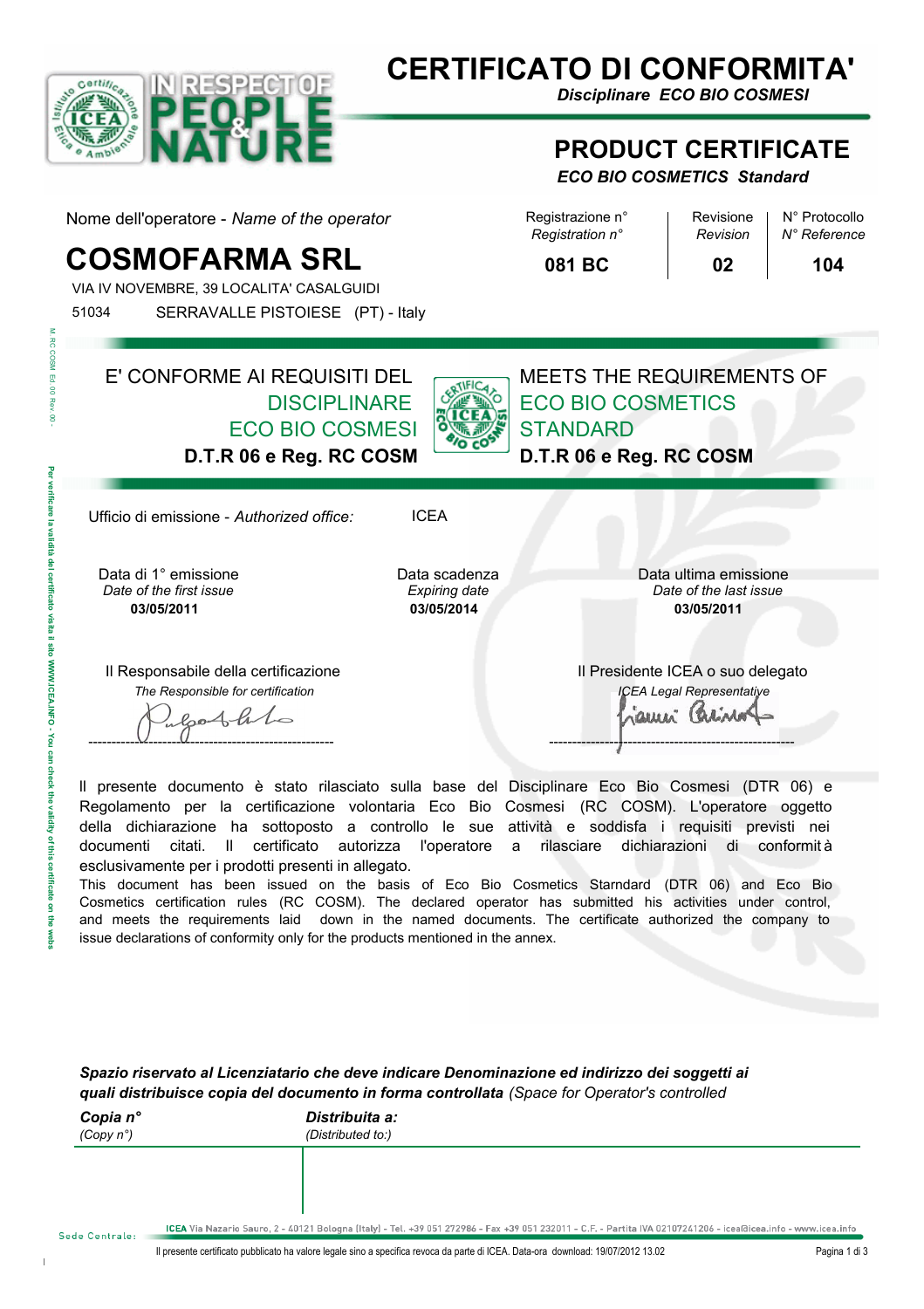

# **CERTIFICATO DI CONFORMITA'**

*Registration n° Revision*

**081 BC**

*Disciplinare ECO BIO COSMESI*

#### **PRODUCT CERTIFICATE**

#### *ECO BIO COSMETICS Standard*

Nome dell'operatore - Name of the operator Registrazione n° Revisione | N° Protocollo

# **COSMOFARMA SRL** 081 BC 02 104

VIA IV NOVEMBRE, 39 LOCALITA' CASALGUIDI

**Codice**

51034 SERRAVALLE PISTOIESE (PT) - Italy

# **LISTA DEI PRODOTTI CERTIFICATI LIST OF AUTHORIZED PRODUCTS**

**Descrizione**



**02**

*N° Reference*

M. RC COSM Ed. 00 Rev â

L,

L. Î.

L.

L,

L,

L, L.

L,

L,

L,

 $\overline{a}$ 

 $\overline{\phantom{0}}$ Ĭ. L, L, L,

L, aem

| Code | <b>Name of product</b>                                                                   |
|------|------------------------------------------------------------------------------------------|
| 001  | <b>BABY SHAMPOO E BAGNETTO</b>                                                           |
| 002  | <b>BABY CREMA LENITIVA PROTETTIVA</b>                                                    |
| 003  | BIO VERA DONNA DETERGENTE INTIMO                                                         |
| 004  | BIO VERA DETERGENTE MULTIUSO 500 ML/ 5 L                                                 |
| 005  | <b>BIO VERA NEEM</b>                                                                     |
| 006  | BIO VERA LIQUIDO DETERGENTE IGIENIZZANTE MANI                                            |
| 007  | BIO2YOU-BODYLOTION                                                                       |
| 008  | BIO2YOU- RADIANT SKIN MASK with Seabuckthorn and Hyaluronic Acid                         |
| 009  | <b>BIO2YOU- SKIN TONER</b>                                                               |
| 010  | BIO2YOU- EYE CONTOUR SEABUCKTHORN CREAM                                                  |
| 011  | BIO2YOU- OMEGA 3-6 SERUM, Skin Antidepressant / OMEGA 3-6 SERUM, Skin Revitalizing Serum |
| 012  | BIO2YOU- NUTRITIVE SEABUCKTHORN CREAM WITH PANTHENOL                                     |
| 013  | BIO2YOU- SEABUCKTHORN LIP CREAM                                                          |
| 014  | <b>BIO2YOU- FACIAL CLEANSER</b>                                                          |
| 015  | BIO2YOU- ANTIAGING FACIAL SKIN SERUM                                                     |
| 016  | BIO2YOU- ANTIAGING SEABUCKTHORN CREAM with Hyaluronic acid & Argireline                  |
| 017  | <b>BIO2YOU-SELF TAN</b>                                                                  |
| 018  | <b>BIO VERA TONICO VISO</b>                                                              |
| 019  | <b>BIO VERA INTENSIVE SERUM</b>                                                          |
| 020  | <b>BIO VERA LATTE DETERGENTE</b>                                                         |
| 021  | <b>BIO VERA CONTORNO OCCHI</b>                                                           |
| 022  | BIO VERA ANTIAGE PROGRAM 30/40                                                           |
| 023  | BIO VERA ANTIAGE PROGRAM 40/50+                                                          |
| 024  | <b>BIO VERA ANTIAGE PROGRAM 20/30</b>                                                    |
| 025  | <b>BIO VERA OLIO SENO</b>                                                                |
| 026  | BIO VERA GEL DETERGENTE VISO                                                             |
| 027  | BIO VERA BODY YOGURT LOZIONE CORPO IDRATANTE                                             |
| 028  | <b>BIO VERA OLIO BABY BIO</b>                                                            |
| 029  | PRODOTTI PER IL TRATTAMENTO DEI CAPELLI                                                  |
| 030  | PREPARAZIONI PER BAGNI E DOCCE                                                           |
| 031  | CREME, EMULSIONI, LOZIONI, GEL E OLI PER LA PELLE                                        |
| 032  | <b>MASCHERE DI BELLEZZA</b>                                                              |
| 033  | <b>PRODOTTI SOLARI</b>                                                                   |

ICEA Via Nazario Sauro, 2 - 40121 Bologna (Italy) - Tel. +39 051 272986 - Fax +39 051 232011 - C.F. - Partita IVA 02107241206 - icea@icea.info - www.icea.info

Sede Centrale: